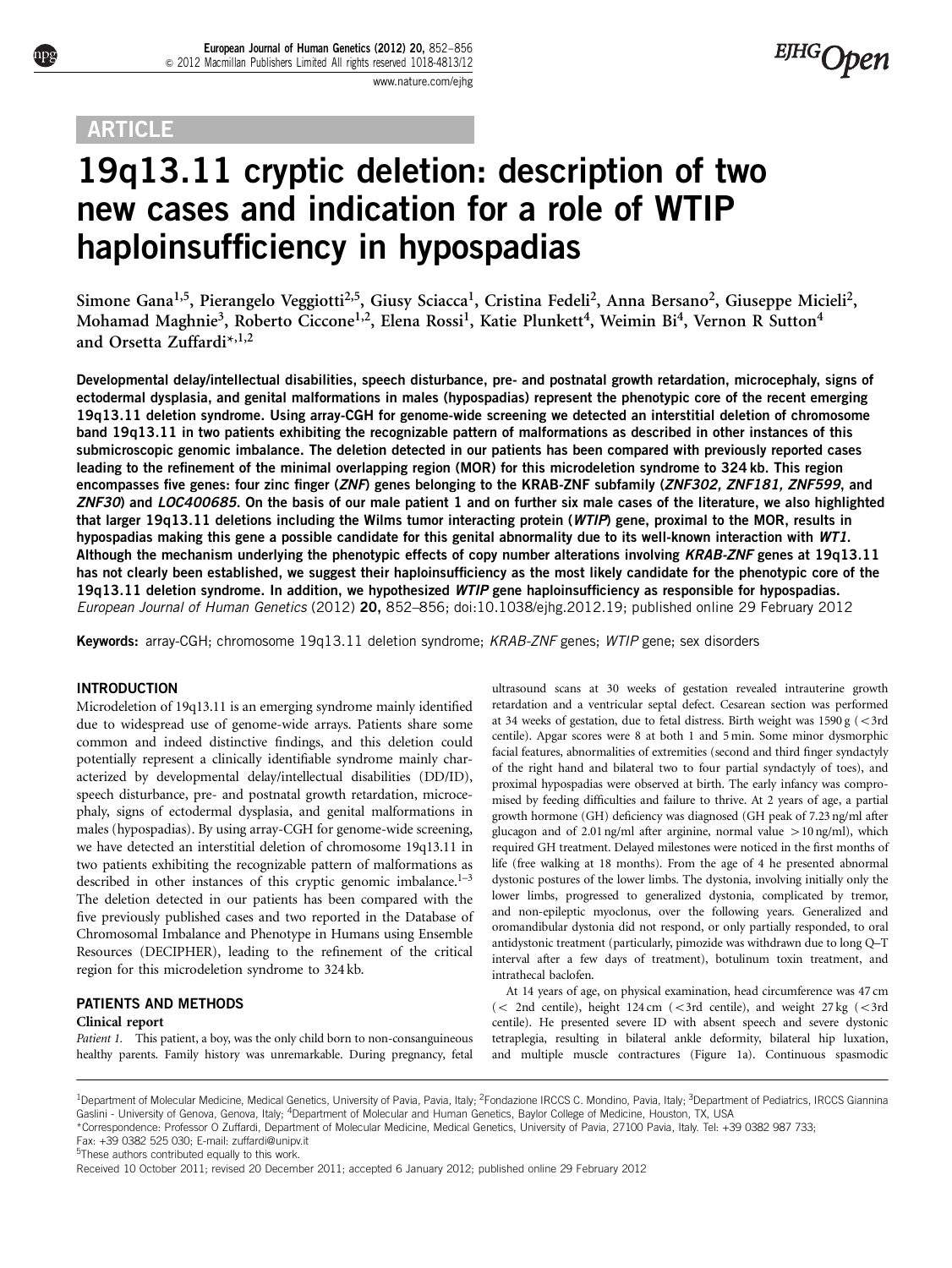<span id="page-1-0"></span>

Figure 1 Patient 1 at 14 years of age showing dystonic tetraplegia (a) with severe oromandibular impairment (b), thin face, thick eyebrows medially sparse, hypertelorism, columella below alae nasi, thin lips, low set ears with large lobules (b), and cutis aplasia in midline of scalp (c). Patient 2 at 8 years of age showing round face with narrow and up-slanting palpebral fissures, thick eyebrows medially sparse, puffy checks, columella below alae nasi, short philtrum, thin lips, hypodontia with coarse and rudimental shaped teeth (d), small mandible, and large ear lobules (e).

oromandibular dystonia caused life-threatening breathing difficulties (Figure 1b). Dysmorphologic evaluation revealed: narrow face, thick medially sparse eyebrows, hypertelorism, columella below alae nasi, thin lips, retrognathia, low set ears with large lobules (Figure 1b). In addition, cutis aplasia in midline of scalp was noted (Figure 1c). Both hands had long fingers and presented bilateral clinodactyly of the fifth finger. Moreover, second and third finger syndactyly of the right hand and bilateral two to four partial syndactyly of toes were present.

The laboratory examinations including routine blood and urine tests were normal. Brain magnetic resonance imaging (MRI) revealed mild enlargement of the lateral ventricles. Karyotype, subtelomeric fluorescence in situ hybridization (FISH), FISH for the DiGeorge syndrome critical region, and molecular investigations for dystonia (mutations of the DYT1 gene) gave normal results.

Patient 2. This patient, a girl, was the third born to unrelated healthy parents. She had two older healthy siblings, a brother and a sister, respectively. There was no history of hereditary disorders in her family. Two relatives, seconddegree and third-degree, respectively, had a history of learning disabilities. The pregnancy was complicated by intrauterine growth retardation, whereas the spontaneous vaginal delivery, at 38 weeks of gestation, was uncomplicated. Birth weight was  $1.9 \text{ kg}$  (<3rd centile). The neonatal and postnatal periods were uneventful. A sacral dimple was noted at birth, however, no occult spinal dysraphism was identified through spine MRI. The early infancy was compromised by failure to thrive without evident feeding difficulties. She presented moderate global DD with motor and verbal domains predominantly impaired.

At 8 years of age, on physical examination, head circumference was 48 cm  $(<$  2nd centile), height 120 cm  $(<$  3rd centile), and weight 27 kg (50th centile). She presented moderate ID with impaired expressive language, partially due to abnormal tongue movement consistent with oral dyspraxia, and hoarse voice. Neurological examination revealed poor balance with clumsiness, dysdiadochokinesia and mild hypotonia. She wore glasses for astigmatism. Dysmorphologic evaluation revealed: round face with narrow and up-slanting palpebral fissures, thick medially sparse eyebrows, puffy cheeks, columella below alae nasi, short philtrum, thin lips, hypodontia with coarse and rudimental shaped teeth, small mandible, large ear lobules, long fingers with short fifth digits bilaterally (Figures 1d and e). No other abnormalities were detected on clinical examination.

#### Array-CGH

Array-CGH was performed on patient 1 and his parents using the Agilent kit 4x180K (Human Genome CGH Microarray, Agilent Technologies, Santa Clara, CA, USA) according to the manufacturer's protocol. For patient 2, array-CGH was performed using a custom-designed 4x180K Agilent array V8.1, and data were analyzed as described previously[.4,5](#page-4-0)

CNVs reported in the Database of Genomic Variants [http://projects.tcag.ca/](http://projects.tcag.ca/variation/) [variation/](http://projects.tcag.ca/variation/) and in-house databases of benign CNVs were excluded from further analysis. Genomic positions are referred to the Human Genome March 2006 assembly (hg18).

#### Fluorescence in situ hybridization

FISH was performed on patients' parents by using BAC RP11-630G5 (patient 1), and RP11-770P14 (patient 2), mapping within the deleted regions.

#### RESULTS

Array-CGH analysis identified a 1.7 Mb deletion at 19q13.11-q13.12 in patient 1 (proximal breakpoint located between 39 608 712 and 39 626 575 bp, distal breakpoint located between 41 330 875 and 41 353 676 bp), and an  $\sim$  2.63-Mb interstitial deletion at 19q13.11q13.12 in patient 2 (proximal breakpoint located between 39 735 455 and 39 803 651 bp, distal breakpoint located between 42 436 832 and 42 595 049 bp; [Figures 2a and b](#page-2-0)). The two informative microsatellites (D19S425 and D19S893) showed that the deletion in patient 1 occurred on the maternal chromosome 19 ([Figure 2c\)](#page-2-0).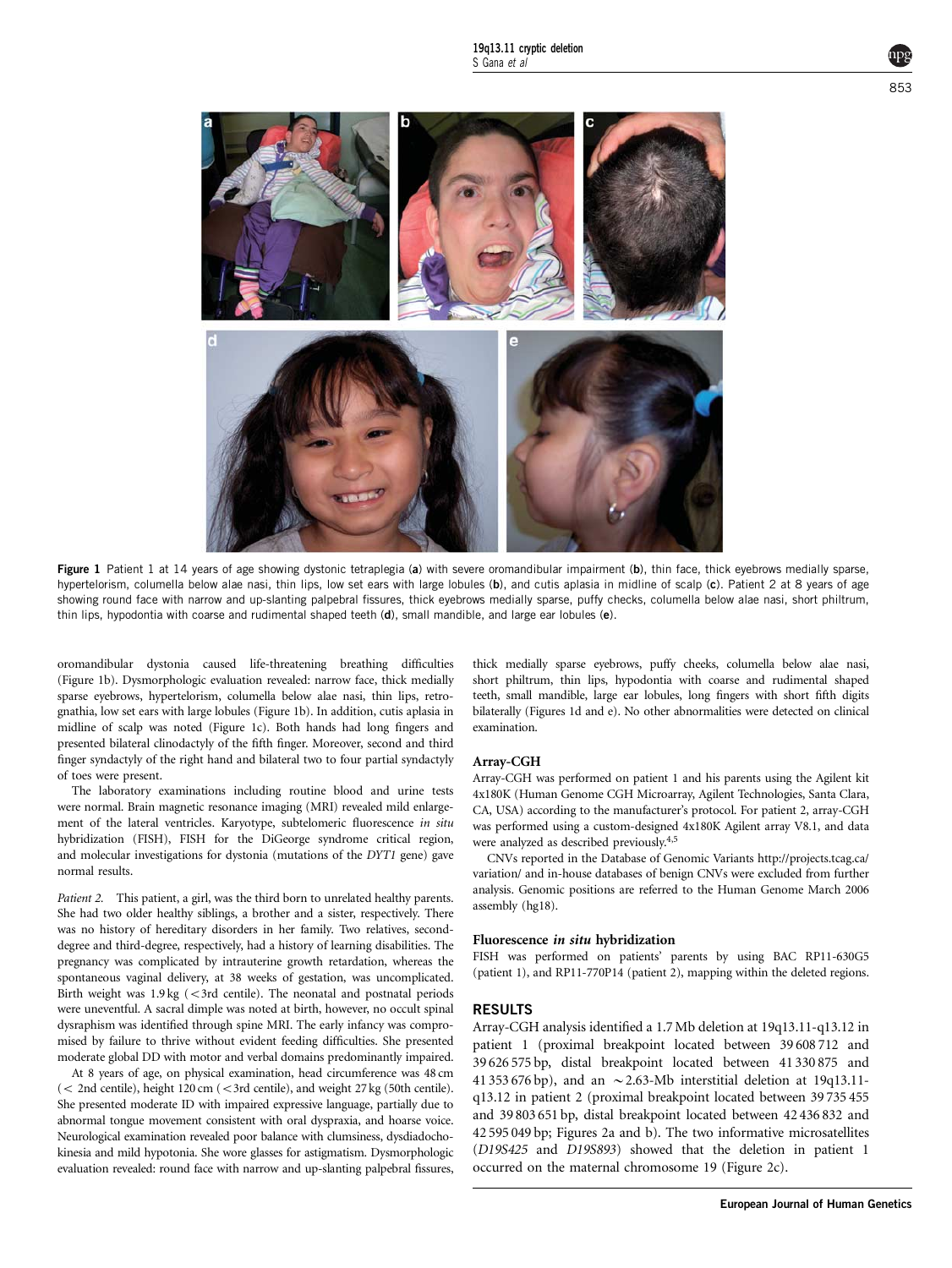19q13.11 cryptic deletion S Gana et al

<span id="page-2-0"></span>

Figure 2 (a) Array-CGH profile of the whole chromosome 19 from patient 1. (b) Array-CGH profile of the whole chromosome 19 from patient 2. (c) Microsatellites analysis in patient 1 and his parents showing the absence of the maternal allele in the proband.

Parental FISH analysis confirmed that both deletions were de novo. Possible insertional translocations were also excluded in all parental samples (data not shown).

#### **DISCUSSION**

We identified two unrelated individuals harboring overlapping de novo deletions of the long arm of chromosome 19 of about 1.7 and 2.6 Mb, respectively.

Five cases with 19q13.11 deletion have been published<sup>1-3</sup> with two additional ones present in the DECIPHER database (patients 127 and 3776). Only one of these patients had a cytogenetically visible deletion.<sup>3</sup> Malan et al, describing the first three patients, indicated the recognizable clinical pattern of this chromosome imbalance and Schuurs-Hoeijmakers et al comparing the clinical features of 19q13.11 deletion cases narrowed the critical region to 750 kb.<sup>[1,2](#page-4-0)</sup> Typical features, that were also present in both of our patients, are DD/ID, speech disturbance, microcephaly, pre- and postnatal growth retardation, and some signs of ectodermal dysplasia represented in our cases by cutis aplasia in midline of scalp and sparse eyebrows in patient 1 and by sparse eyebrows and teeth anomalies in patient 2. Consistent with the notion that male genital abnormality is one of the important recognizable characteristics of this syndrome, hypospadias is observed in all the male patients including patient 1, the four previously published ones and the two DECIPHER database cases. In addition, all the patients present some facial dysmorphisms, although a peculiar facial phenotype cannot be defined. Extremity anomalies (mainly clinodactyly of the fifth finger and syndactyly) are common but not necessarily present in all individuals. [Table 1](#page-3-0) summarizes clinical findings of our patients and of the previously published ones.

The deletion reported in all the previous cases overlapped with the deletions in our patients, leading to a further narrowing of the minimal overlapping critical region to a size of 324 kb, located between nucleotide position 39 803 651 and 40 127 916 on chromosome 19q (UCSC Genome Browser, Build 36.1, hg18; [Figure 3](#page-3-0)). Hence the minimal overlapping region (MOR) includes five genes, the ZNF302, ZNF181, ZNF599, LOC400685, and ZNF30. Predictions of candidate genes are difficult as the function of some of them is still largely unknown. Schuurs-Hoeijmakers et al had considered potential candidate genes LSM14A, UBA2, and, to a lesser extent, the four zinc finger (ZNF) genes belonging to the KRAB-ZNF subfamily (ZNF302, ZNF181, ZNF599, and ZNF30).<sup>2</sup> The first two genes are not included in deleted regions in our cases. These KRAB-ZNF genes might be considered the strongest candidate for 19q13.11 microdeletion syndrome, though, to date, the role of haploinsufficiency for these genes in human diseases is not clearly established. The KRAB-ZNF genes constitute the largest single family of transcriptional regulators in mammals and are expressed in all human tissues being involved in the embryonic development, cell differentiation, cell proliferation, apoptosis, neoplastic transformation, and cell cycle regulation.<sup>6,7</sup> However, despite their prevalence, most KRAB-ZNF genes remain completely uncharacterized in their function.

All the reported male patients presented hypospadias and shared the deletion of Wilms tumor interacting protein (WTIP), that is located outside from the MOR common to all cases ([Figure 3](#page-3-0)). This gene is indeed a strong candidate for the observed sexual development disorder as its product interacts with WT1 (Wilms tumor 1), a gene having a well-known role in proper sex development.<sup>8</sup> The Wt1 protein has an essential role in the mammalian urogenital development, and WT1 mutations in humans lead to a variety of disorders, including Wilms' tumor, as well as Frasier and Denys–Drash syndromes. Phenotypic anomalies in the latter two syndromes include pseudohermaphroditism and sex reversal in extreme cases.[9](#page-4-0) Although mutations for WTIP have never been reported, its well-demonstrated interaction with WT1 makes it the best candidate in the 19q13.11 region for the observed hypospadias[.10,11](#page-4-0) Moreover, considering that patient 127 in the DECIPHER database, also with a deletion involving WTIP, has an XX karyotype with cryptorchid testes, we might even hypothesize that, as most genes whose mutations are associated with  $\sum_{k=1}^{N}$  developmental disorders,<sup>[12–14](#page-4-0)</sup> WTIP haploinsufficiency may result in a range of sex disorders starting from the first stage of gonadal differentiation (XX males) to the later stages in which urethral fusion occurs (XY males with hypospadias). This is consistent with the WT1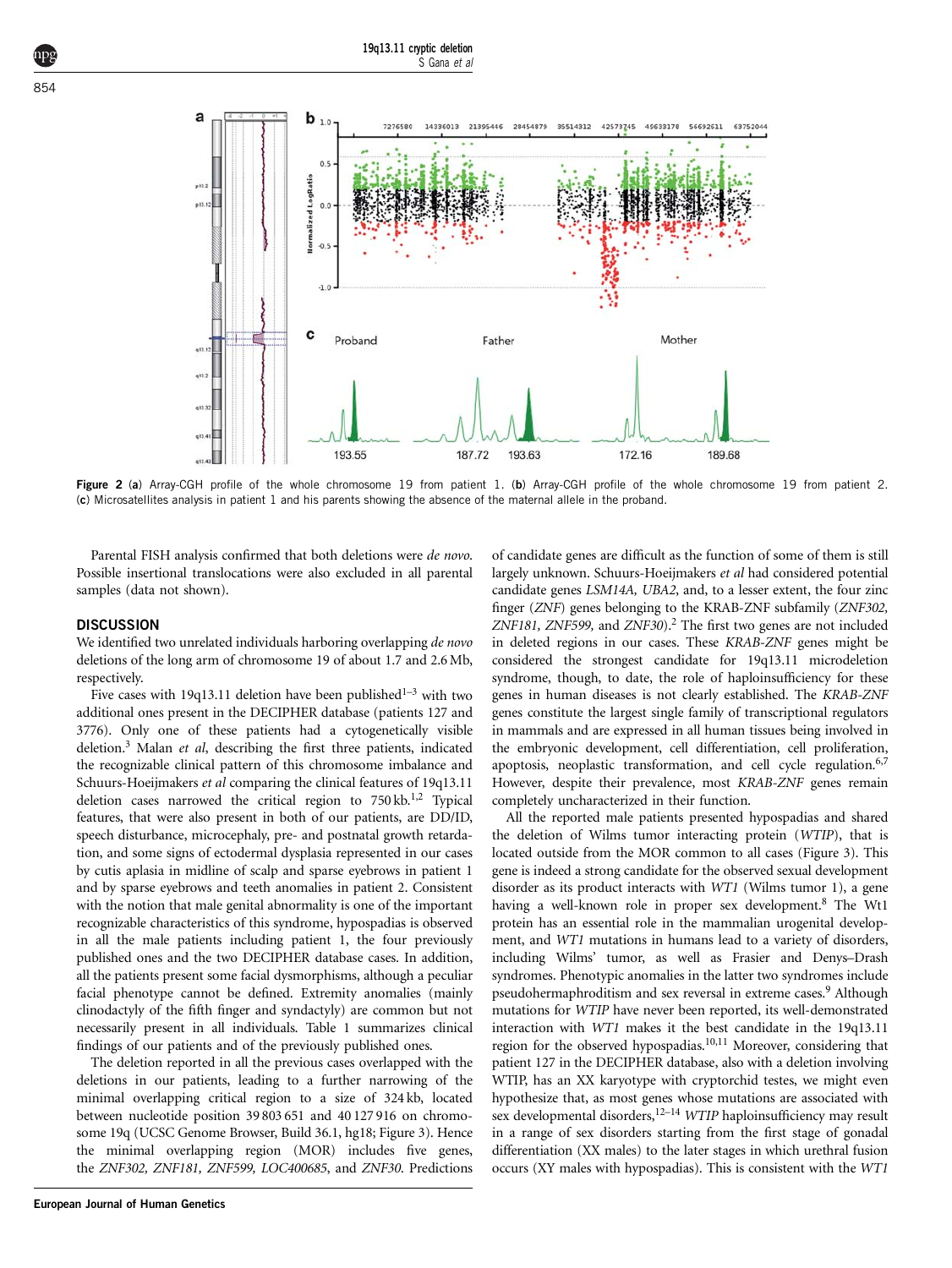### <span id="page-3-0"></span>Table 1 Main clinical features in patients with deletions in 19q13.11

|                                                       | Kulharya<br>et al <sup>3</sup> | Malan et $al1$ |           |                | Schuurs-                       | Present report |                          |                  |
|-------------------------------------------------------|--------------------------------|----------------|-----------|----------------|--------------------------------|----------------|--------------------------|------------------|
|                                                       |                                | Patient 1      | Patient 2 | Patient 3      | Hoeijmakers et al <sup>2</sup> | Patient 1      | Patient 2                | No./total        |
| Size of the deletion (Mb)                             | $\sim$ 11                      | ~1.6.2         | ~1.3      | $\sim$ 3       | $\sim$ 2.4                     | $\sim$ 1.7     | $\sim$ 2.6               |                  |
| Gender                                                | F                              | M              | M         | M              | M                              | M              | F                        |                  |
| Age at the last examination                           | 36 months                      | 6 years        | 9 years   | 5 years        | 4 years                        | 14 years       | 8 years                  |                  |
| Intrauterine growth retardation                       | $^{+}$                         | $+$            | $+$       | $+$            | $^{+}$                         | $^{+}$         | $+$                      | 7/7              |
| Postnatal growth retardation                          | $^{+}$                         | $+$            | $\ddot{}$ | $\overline{+}$ | $\ddot{}$                      | $^{+}$         | $\ddot{}$                | 7/7              |
| Slender habitus                                       | $^{+}$                         | $+$            | $+$       | $+$            |                                | $^{+}$         | $\overline{\phantom{0}}$ | 5/7              |
| DD/ID                                                 | $+$                            | $+$            | $+$       | $+$            | $\ddot{}$                      | $^{+}$         | $+$                      | 7/7              |
| Speech disturbance                                    | $^{+}$                         | $+$            | $+$       | $\ddot{}$      | $^{+}$                         | $^{+}$         | $+$                      | 7/7              |
| Microcephaly                                          | $^{+}$                         | $\ddot{}$      | $^{+}$    | $\ddot{}$      | $\ddot{}$                      | $^{+}$         | $^{+}$                   | 7/7              |
| Minor facial dysmorphisms                             | $^{+}$                         | $+$            | $+$       | $+$            | $\ddot{}$                      | $^{+}$         | $+$                      | 7/7              |
| Signs of ectordermal dysplasia                        |                                |                |           |                |                                |                |                          |                  |
| Hair/eyebrows/eyelashes anomalies                     | $\overline{\phantom{0}}$       | $^{+}$         | $\ddot{}$ | $+$            | $\ddot{}$                      | $^{+}$         | $^{+}$                   | 6/7              |
| Aplasia cutis in midline of scalp                     | $^{+}$                         | $\ddot{}$      | $+$       | $^{+}$         |                                | $^{+}$         | -                        | 6/7              |
| Dysplastic nails                                      |                                | $^{+}$         | $^{+}$    |                | $\ddot{}$                      |                |                          | 3/7              |
| Teeth abnormalities $(\pm \text{ small } \text{jaw})$ |                                |                |           |                |                                |                | $^{+}$                   | 1/7              |
| <b>Extremity abnormalities</b>                        |                                |                |           |                |                                |                |                          |                  |
| Clinodactyly of the fifth finger                      | $^{+}$                         | $^{+}$         | $^{+}$    | $+$            | $\ddot{}$                      | $^{+}$         |                          | 6/7              |
| Overlapping of the toes                               | $+$                            | $+$            |           |                |                                |                |                          | 2/7              |
| Cutaneous syndactyly                                  |                                |                | $\ddot{}$ | $\overline{+}$ | $\ddot{}$                      | $^{+}$         |                          | 4/7              |
| Sacral dimple                                         |                                |                |           |                | $\ddot{}$                      |                | $^{+}$                   | 2/7              |
| Congenital heart disease                              | $^{+}$                         |                | $+$       |                |                                | $+$            |                          | 3/7              |
| Genital abnormalities                                 |                                |                |           |                |                                |                |                          |                  |
| Testicular ectopia                                    | <b>NA</b>                      |                | $+$       | $\overline{+}$ | $+$                            |                | <b>NA</b>                | 3/5 <sup>a</sup> |
| Hypospadias                                           | <b>NA</b>                      | $+$            | $+$       | $+$            | $\pm$                          | $^{+}$         | <b>NA</b>                | 5/5 <sup>a</sup> |
| Bifid scrotum                                         | <b>NA</b>                      | $\ddot{}$      | ÷,        |                | $^{+}$                         |                | <b>NA</b>                | 2/5 <sup>a</sup> |
| Single umbilical artery                               | $^{+}$                         |                | $+$       |                |                                |                |                          | 2/7              |
| Dystonia                                              |                                |                |           |                |                                | $+$            |                          | 1/7              |
| Epilepsy/cardiac conduction defects                   |                                |                |           |                |                                | $^{+}$         |                          | 1/7              |

Abbreviations: DD/ID, developmental delay/intellectual disability; F, female; M, male; NA, not applicable (for female patients). aTotal five male patients.



Figure 3 A schematic representation of the overlapping deletions in the two patients and previously reported cases. A close view of chromosome band 19q12-q13.12 is displayed on the top. The comparison of the deleted regions in our patients and previously reported cases narrows down the overlapping critical region from about 750kb to a size of 324kb, located on chromosome band 19q13.11, encompassing five genes. WTIP (position: chr19:39 664720–39 683 925) and SCN1B (position: chr19:40,213,432–40,217,014) are located outside the MOR (chr19: 39 803651–40 127916).

expression pathway both in the bipotential genital ridge and subsequently in the differentiated gonads.<sup>[11,15](#page-4-0)</sup>

Comparing all the reported patients, we confirm a significantly more severe phenotype in patient 1 than in others concerning the presence of a disabling movement disorder and the severity of DD/ID. We did not identify any genes in the deleted region that can currently be considered as an obvious candidate for dystonia that dominates the clinical phenotype of our patient 1. Therefore, a synergistic effect

855